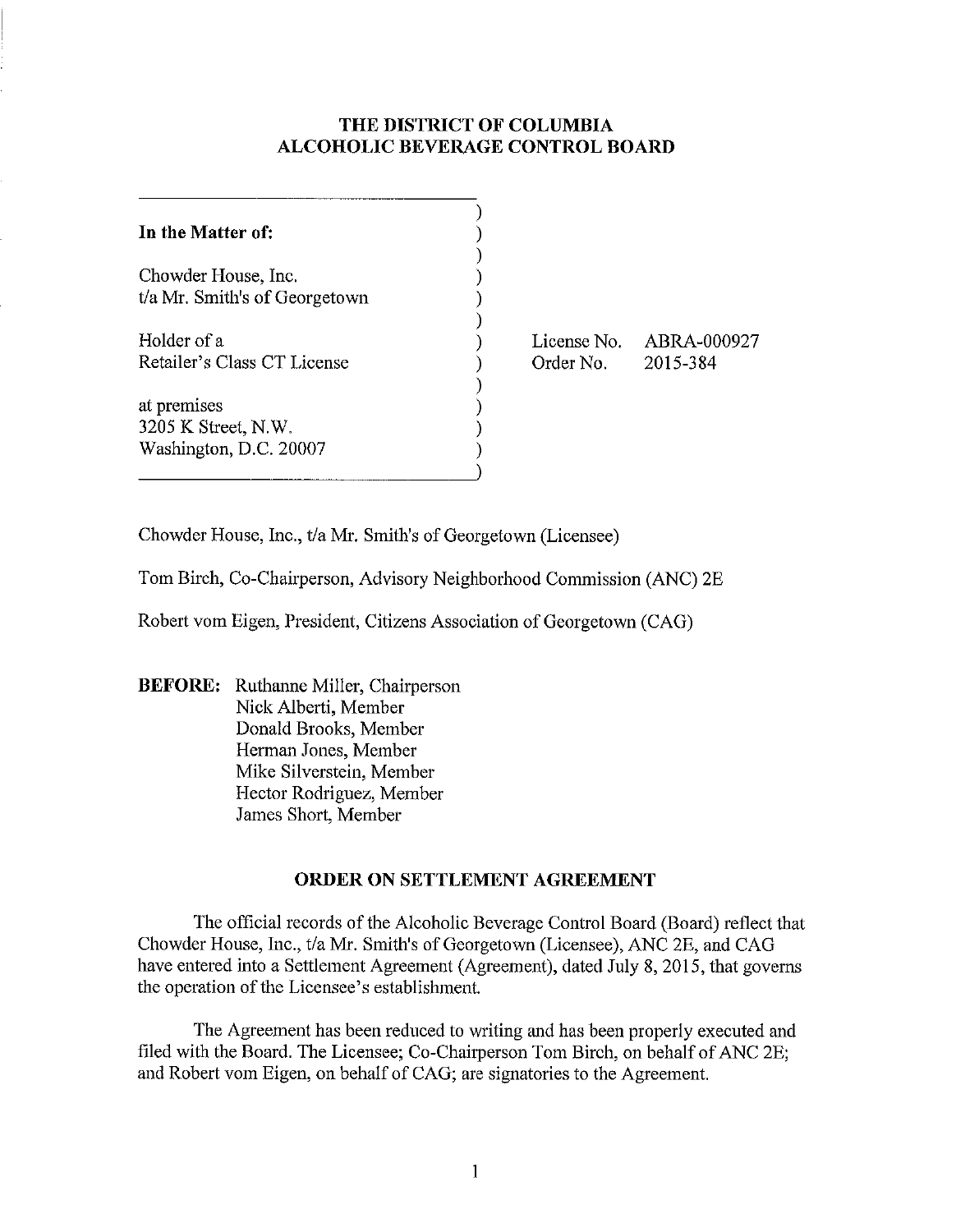Accordingly, it is this 5th day of August, 2015, **ORDERED** that:

- 1. The above-referenced Settlement Agreement submitted by the parties to govern the operations of the Licensee's establishment is **APPROVED** and **INCORPORATED** as part of this Order; and
- 2. Copies of this Order shall be sent to the Licensee, ANC 2E, and CAG.

 $\mathcal{L}$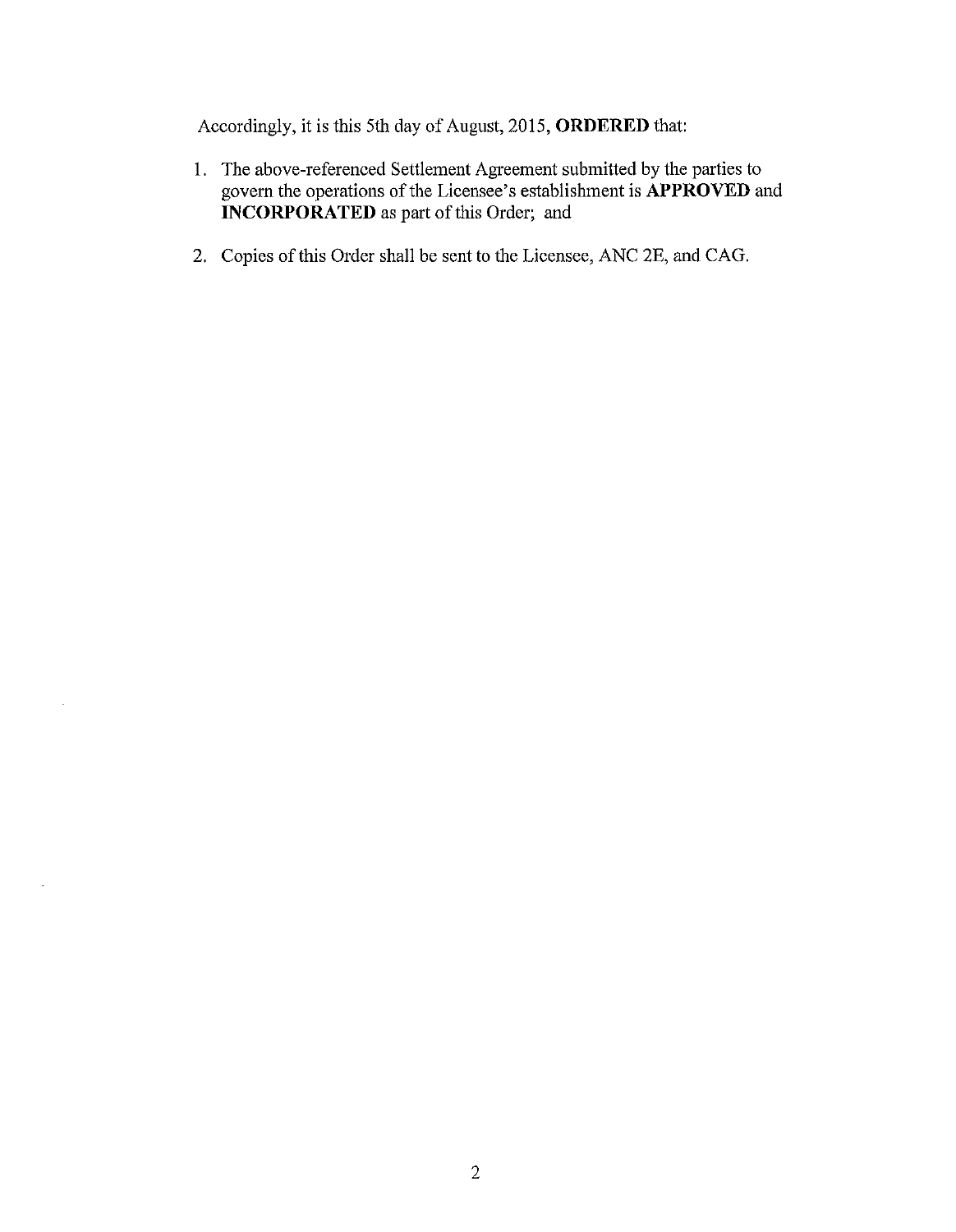District of Columbia Alcoholic Beverage Control Board

Ruthanne Miller, Chairperson Nick Alberti. Memh  $\mathop{\text{rad}}$  Brooks Admber  $\bm{m}$ Herman Jones, Member Mike Silverstein, Member Hector Rodriguez, Member James Short, Member

Pursuant to D.C. Official Code § 2S-433, any party adversely affected may file a Motion for Reconsideration of this decision within ten (10) days of service of this Order with the Alcoholic Beverage Regulation Administration,  $2000$   $14<sup>th</sup>$  Street, N.W., Suite 400S, Washington, DC 20009.

Also, pursuant to section 11 of the District of Columbia Administrative Procedure Act, Pub. L. 90-614, 82 Stat. 1209, D.C. Official Code §2-510 (2001), and Rule 15 of the District of Colmnbia Court of Appeals, any party adversely affected has the right to appeal this Order by filing a petition for review, within thirty (30) days of the date of service of this Order, with the District of Columbia Court of Appeals, 430 E Street, N.W., Washington, D.C. 20001; (202/879-1010). However, the timely filing of a Motion for Reconsideration pursuant to 23 DCMR § 1719.1 (2008) stays the time for filing a petition for review in the District of Columbia Court of Appeals until the Board rules on the motion. See D.C. App. Rule IS(b) (2004).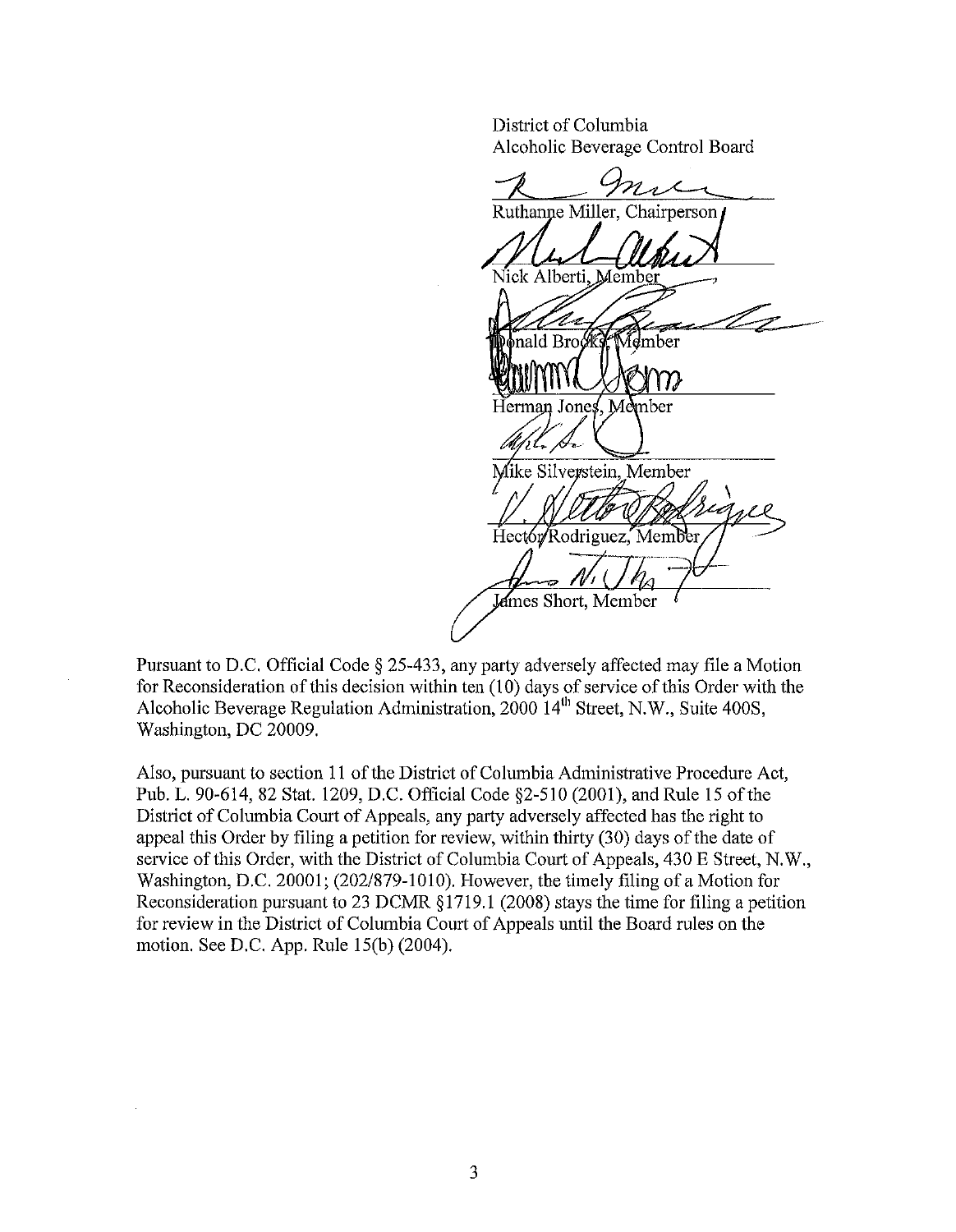### SETTLEMENT AGREEMENT

This Settlement Agreement is made this  $8<sup>th</sup>$  date of July, 2015, by and between Advisory Neighborhood Commission E ("ANC 2E"), the Citizens Association of Georgetown ("CAG"), and Mr. Smith's of Georgetown, 3205 K Street, NW ("Applicant").

#### RECITALS

WHEREAS, Applicant is the holder of a Retailers License Class CT;

.<br>PO VERBOG PRINCE IN CASA LORD DE L'ANDI DE L'ORD DE L'ANDRE DE L'ORD DE L'ORD DE L'ORD DE L'ORD DE L'ORD DE L'<br>POSTE TRANS L'ORD DE L'ORD DE L'ORD DE L'ORD DE L'ORD DE L'ORD DE L'ORD DE L'ORD DE L'ORD DE L'ORD DE L'ORD D

WHEREAS, Applicant has applied for an entertainment endorsement;

WHEREAS, ANC 2E has protested the entertainment endorsement; and

WHEREAS, the parties desire to enter into this Agreement to address their concerns;

NOW, THEREFORE, in consideration of the premises above recited, and the agreements hereinafter set forth, the parties agree as follows:

1. Entertainment Endorsement. Entertainment on Applicant's premises shall be for a piano player and a saxophonist only. And for special events, when requested by a customer, a D.J. for up to 5 events per year.

2. Pub Crawls and Promoters. Applicant shall not participate in pub crawls. Applicant shall not **make use** of "Outside **Promoters". An "Outside Promoters" is defined as an individual who is not <sup>011</sup>** Applicant's payroll or a business entity which is not controlled by Applicant or by Applicant's principles or employees.

3. Withdrawal of Protest. By signing of this Settlement Agreement, Applicant agrees to the conditions stated herein and the Protestants agree to the issuance ofthe substantial change in the Applicant's CT License.

IN WITNESS THEREOF, the parties have affixed hereunto their signatures.

APPLICANT APPLICANT<br>Mr. Smith's of Georgetown<br>BY: "Rolly Y<del>'S</del> mill

Buck

Tom Birch, ABC Committee Co-Chairman ADVISORY NEIGHBORHOOD COMMISSION 2E

 $BY: \mathcal{N}$ vitt  $\mathcal{N}$ hairman<br>COMMISSION 2E

Rdbel'tvom CITIZENS ASSOCIATION OF GEØRGETOWN Eigen, President